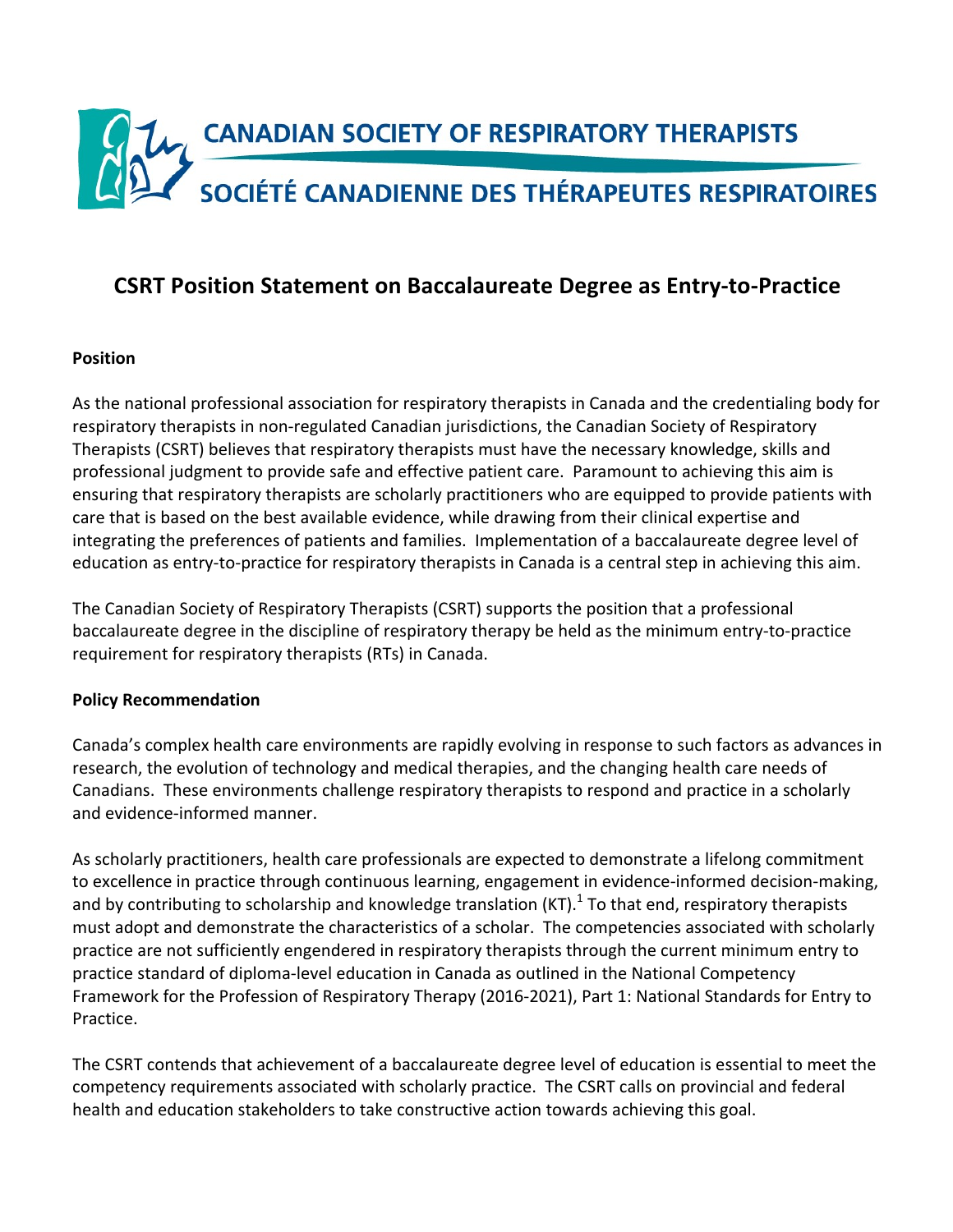#### Benefits of a scholarly practice in the health professions

Research across the health care professions has shown that scholarly practice has benefits for the individual clinician (e.g. validates both the health care providers work and their profession as a whole)  $^{2}$ , the organization (e.g. reduction in staff turnover and increased productivity and efficiency)<sup>3,4</sup> and most importantly, patients in the health care system (e.g. lower rate of mortality and adverse events).<sup>5</sup> Furthermore, there exists a body of literature describing the relationship between the level of higher education (degree versus diploma) attained by health professionals and achievement of outcomes relative to priority areas in health care.<sup>6</sup> The following discussion introduces key elements of the literature available. 

### **Benefits of a baccalaureate degree for entry-to-practice in respiratory therapy**

### *Impacts on professional skills development:*

Studies have found that nurses prepared at the baccalaureate level have stronger communication and problem solving skills<sup>7</sup> and a higher proficiency in their ability to make nursing diagnoses and to evaluate nursing interventions.<sup>8</sup> Similar associations are suggested in the respiratory therapy literature, including that professional degree educated RTs demonstrate higher level of critical thinking skills compared to those with a diploma. $9,10,11$  These professional skills encompass those that are well known to underlie and support achievement relative to a number of quality indicators.

### *Impacts* on the health care system:

A substantial number of publications address how levels of education may relate to health system performance and accountability. There is an appetite for employing degree-prepared health professionals in the health care system. The perspectives of organisations and employers are well articulated- they prefer to hire both respiratory therapists and other health professionals who have degrees. <sup>12,13</sup> Additionally, there is empiric evidence to support that employing degree prepared health professionals makes a positive system wide impact.<sup>14</sup>

### *Impacts on patient outcomes:*

The cornerstone of the literature describing the relationship between level of education and patient outcomes is with respect to nursing education and patient mortality rates. Since 2003, a substantial body of literature has quantified how strongly the percentage of RNs in a hospital with baccalaureate degrees relates to decreases patient mortality (primarily measured by in-hospital 30-day mortality, failure to rescue). For example, it has been demonstrated that for each 10% increase in the proportion of nurses with BSN or higher degrees decreased the risk of mortality and of failure to rescue by 5%.<sup>15</sup> Initially studied in US contexts, these associations have now also been demonstrated in Canada, Europe, and Asia.

### *Impacts on patient safety:*

Arguably, the notion of the impact of education level on mortality and failure to rescue relate closely to patient safety. This theme has been separated from these two often cited concepts in order to highlight the limited yet important literature that relates to other aspects of patient safety. An emerging body of knowledge is making important connection between the level of education and rates of adverse events, but also to organizational cultures which supports reporting of adverse events.<sup>16</sup>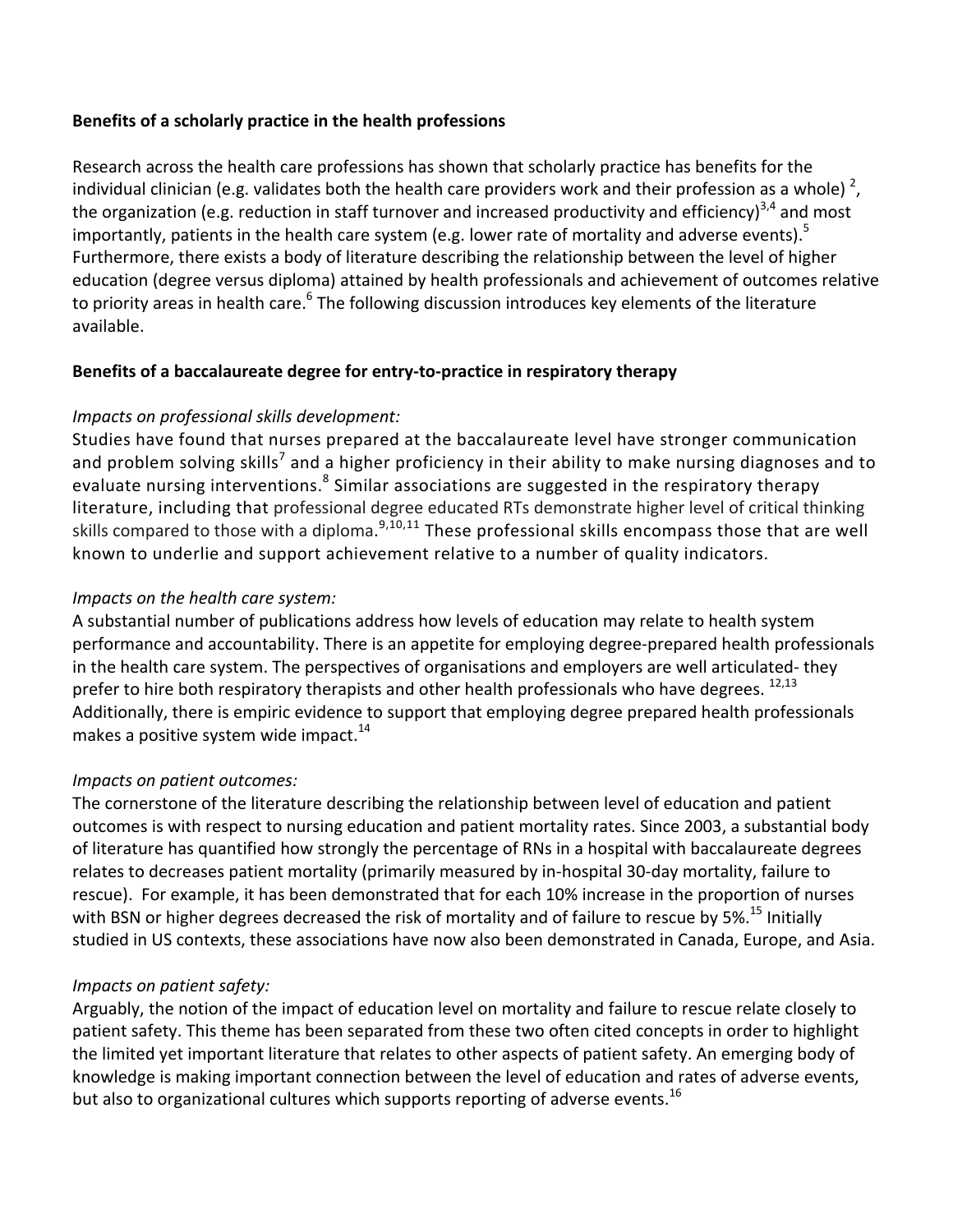### About the Canadian Society of Respiratory Therapists (CSRT)

The CSRT is the national professional association representing respiratory therapists across Canada. The CSRT promotes the respiratory therapy profession at the national and international level, and is the credentialing agency for respiratory therapists who practice in non-regulated jurisdictions in Canada.

### **Contact:**

The Canadian Society of Respiratory Therapists 201-2460 Lancaster Road Ottawa, ON K1B 4S5 csrt@csrt.com

Approval by: CSRT Board of Directors (October 2019)

**Replaces:** "Degree as entry-to-practice" CSRT Board of Directors: (September 2012)

## **References**

1. Richardson D, Oswald A, Chan M-K, Lang E, Harvey B. (2015). Scholar. In: Frank JR, Snell LS, Sherbino J, eds. *CanMEDS 2015 Physician Competency Framework*. Ottawa: Royal College of Physicians and Surgeons of Canada.

2. Doucet BM. (2013). Five years later: achieving professional effectiveness to move neurorehabilitation forward. *Am J Occup Ther*. 67(5):e106-119. doi:10.5014/ajot.2013.008417. 

3. Hanney S, Boaz A, Jones T, Soper B. (2013). Engagement in research: an innovative three-stage review of the benefits for health-care performance. In: *Health Services and Delivery Research.* Southampton (UK).

4. Harding K, Lynch L, Porter J, Taylor NF. (2017). Organisational benefits of a strong research culture in a health service: a systematic review. Australian Health Review. 41(1):45-53. doi:10.1071/AH15180.

5. Aiken LH, Sloane DM, Bruyneel L, et al. (2014). Nurse staffing and education and hospital mortality in nine European countries: a retrospective observational study. The Lancet. 383(9931):1824-1830. doi:10.1016/s0140-6736(13)62631-8. 

6. West A. (2016). Evidence describing the relationship between the level of higher education attained by health professionals and health care outcomes: Degree vs. Diploma. Consultant's Report to the Canadian Society of Respiratory Therapists.

7. Johnson, J. H. (1988). Differences in performances of baccalaureate, associate degree, and diploma nurses: A meta-analysis. *Research in Nursing & Health, 11*(3), 183-197. doi: 10.1002/nur.4770110307